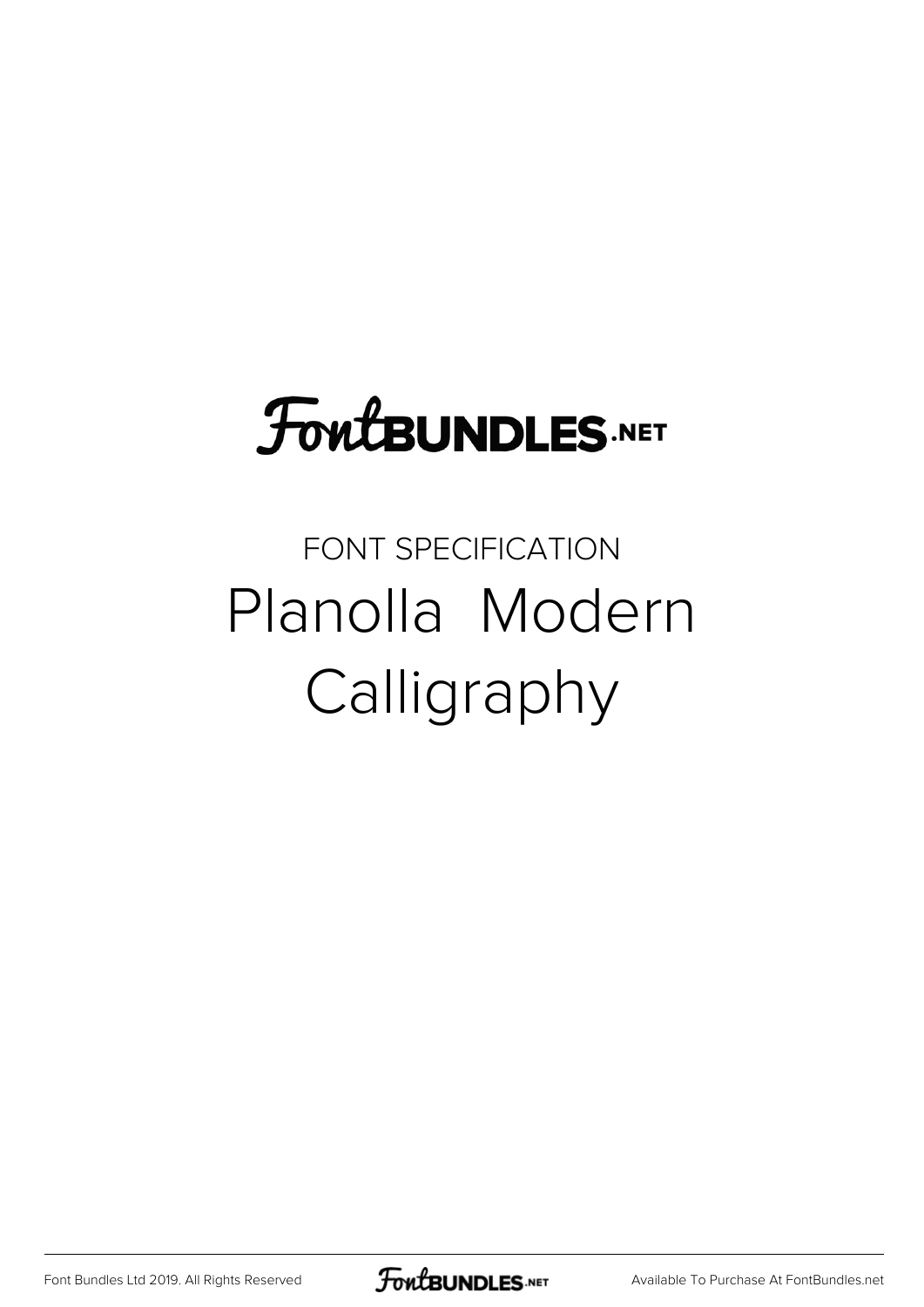### Planolla - Regular

**Uppercase Characters** 

B & D & F G H MNO TO QOZ  $\widetilde{\subset}$  $\mathbb{Z}$ 

#### Lowercase Characters

abcdcfghyklmnopqvstuvwegy

**Numbers** 

0123456789

#### Punctuation and Symbols



#### All Other Glyphs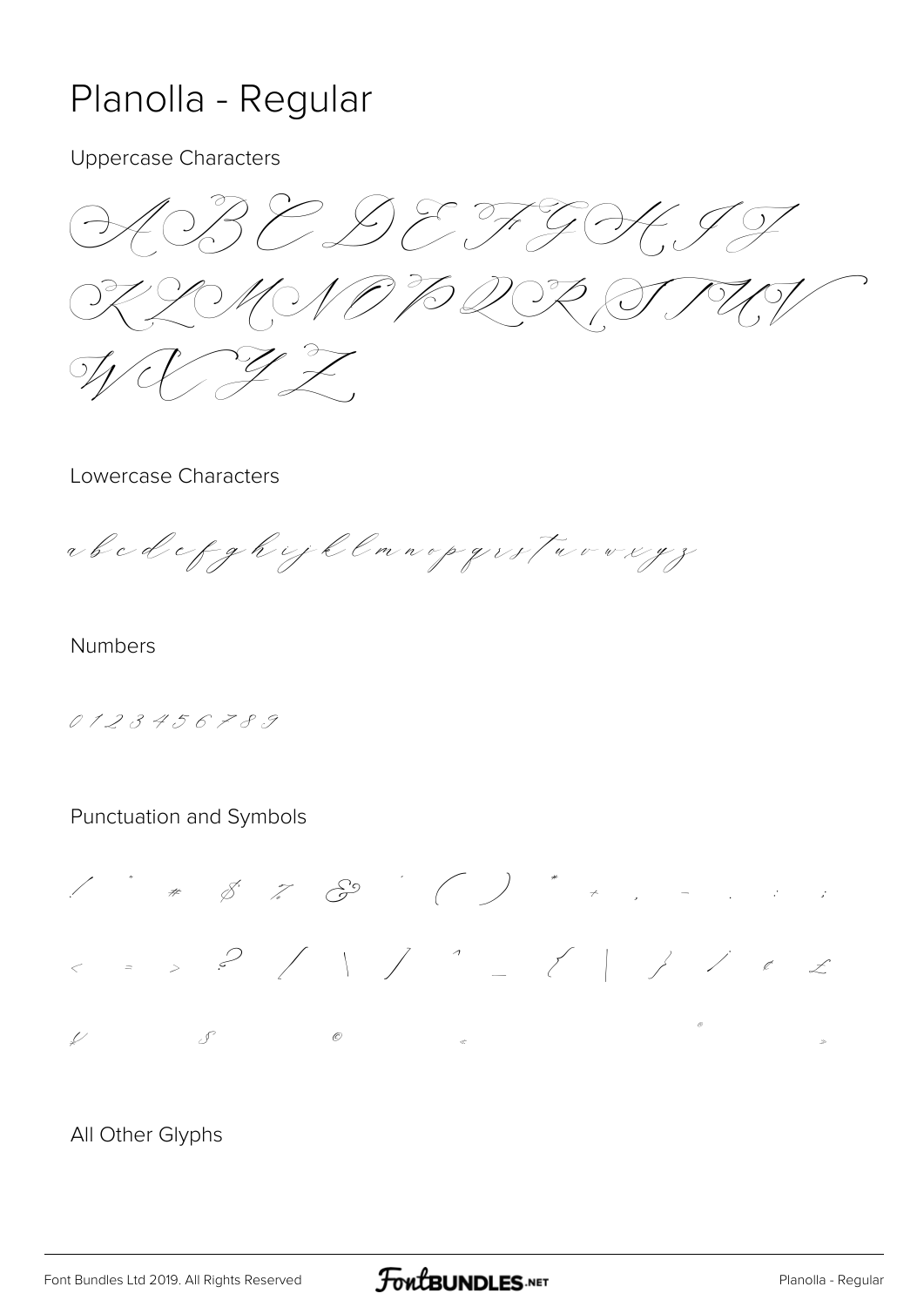HAAAAAAAEEE









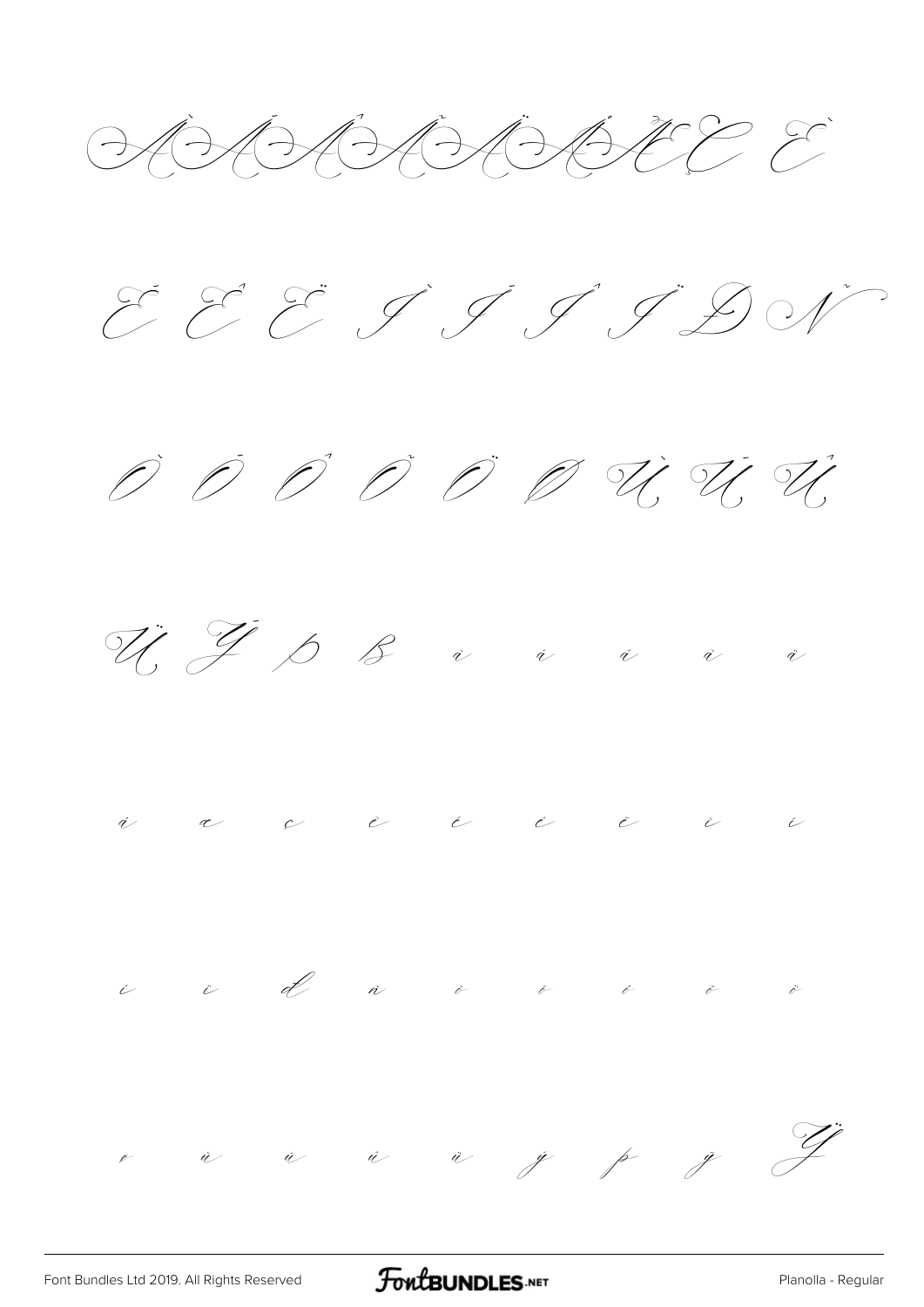